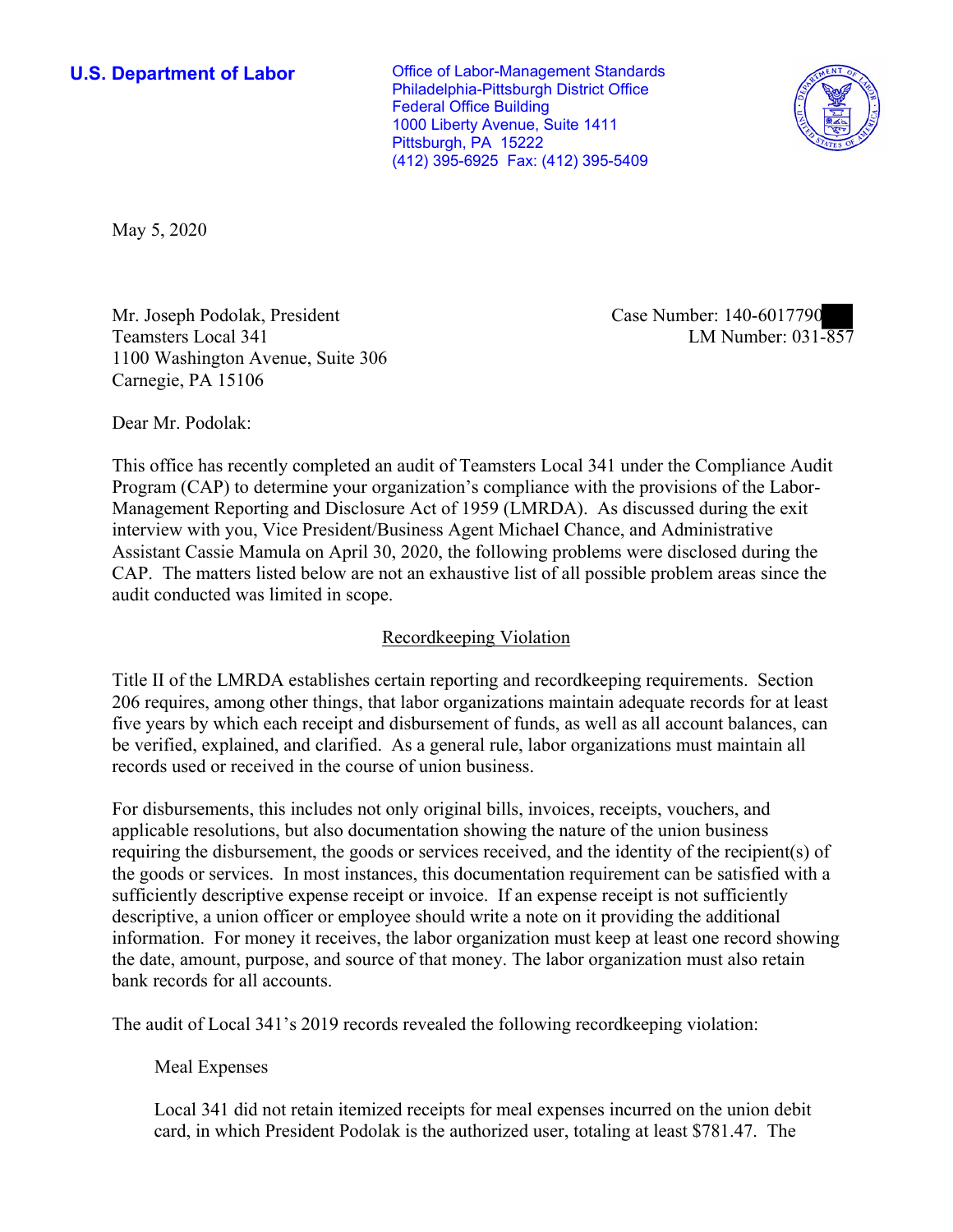Mr. Joseph Podolak May 5, 2020 Page 2 of 3

union must maintain itemized receipts provided by restaurants to officers and employees. Section 206. These itemized receipts are necessary to determine if such disbursements are for union business purposes and to sufficiently fulfill the recordkeeping requirement of LMRDA

Based on your assurance that Local 341 will retain adequate documentation in the future, OLMS will take no further enforcement action at this time regarding the above violations.

# Reporting Violation

 The audit disclosed a violation of LMRDA Section 201(b), which requires labor organizations to file annual financial reports accurately disclosing their financial condition and operations. The Labor Organization Annual Report (Form LM-2) filed by Local 341 for the fiscal year ended December 31, 2019, was deficient in that:

Failure to File Bylaws

 January 2019, but did not file a copy with its LM report for that year. The audit disclosed a violation of LMRDA Section 201(a), which requires that a union submit a copy of its revised constitution and bylaws with its LM report when it makes changes to its constitution or bylaws. Local 341 amended its constitution and bylaws in

Local 341 must file an amended Form LM-2 for the fiscal year ended December 31, 2019, to correct the deficient item discussed above. The report must be filed electronically using the Electronic Forms System (EFS) available at the OLMS website at [www.olms.dol.gov.](www.olms.dol.gov) The amended Form LM-2 must be filed no later than May 15, 2020. Before filing, review the report thoroughly to be sure it is complete and accurate.

### **Other Violation**

Inadequate Bonding

The audit revealed a violation of LMRDA Section 502 (Bonding), which requires that union officers and employees be bonded for no less than 10 percent of the total funds those individuals or their predecessors handled during the preceding fiscal year.

 OLMS will take no further enforcement action regarding this issue. The audit revealed that Local 341's officers and employees were not bonded for the minimum amount required at the time of the audit. However, Local 341 obtained adequate bonding coverage and provided evidence of this to OLMS during the audit. As a result,

# Other Issues

1. Failure to Follow Bylaws